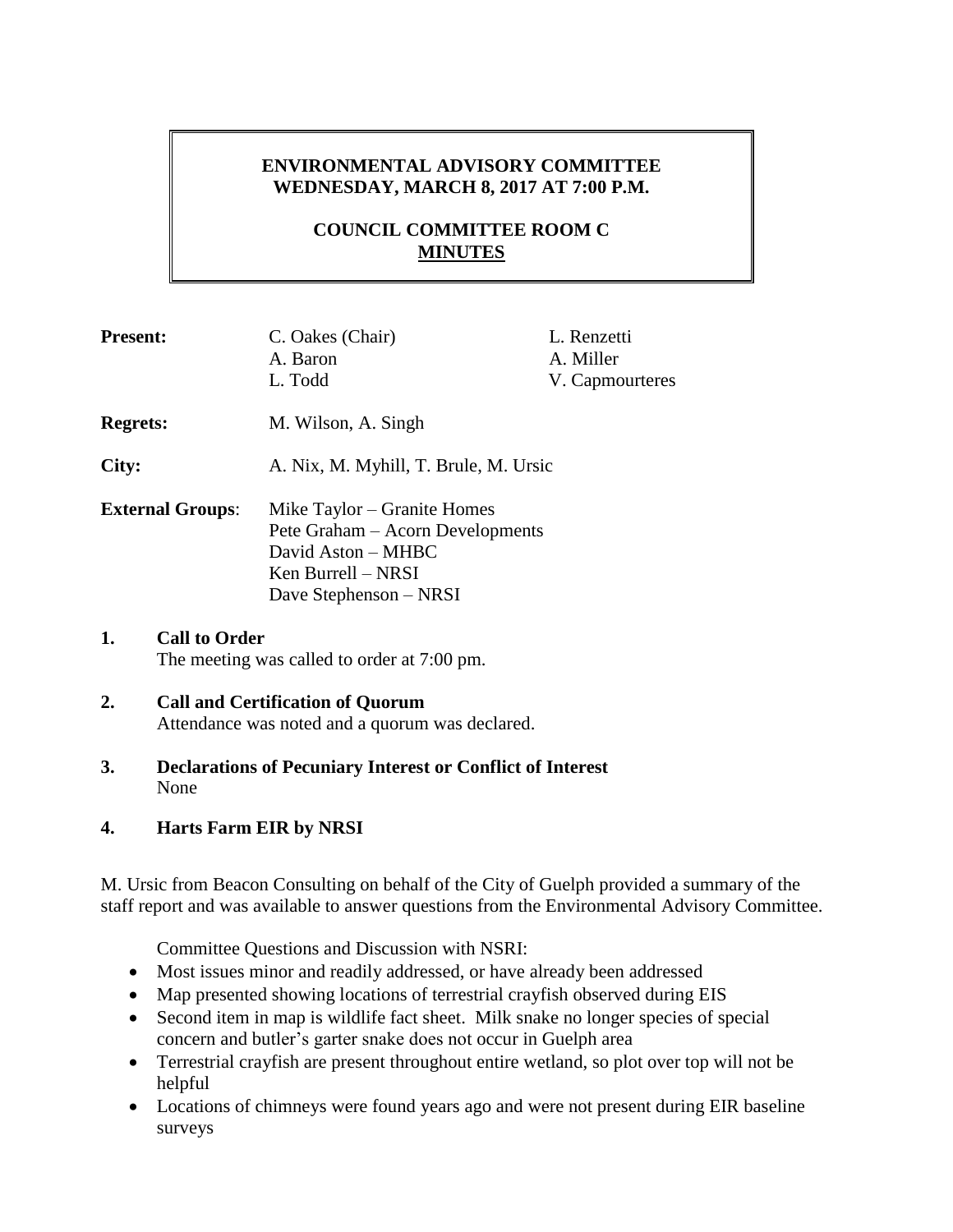#### E.A.C. Minutes – March 8, 2017

- Transect methodology is based on doing a state wide monitoring plan needs to be quantitative and need to know size of colonies to see how they change over time
- Suggestion to use transect method to locate presence/absence and then to sample areas where detected with a quadrat method. Also extend timing window to start late April and go through June to capture full breeding period
- Effectiveness monitoring around surface water clarification on the table and discussion around provincial water quality objectives as threshold. The threshold exceeds the background and the average depends on variability of data – need to include note in the table
- Consider feasibility analysis for stormwater management that could divert water back to wetland or other areas

The Environmental Advisory Committee went into Committee to discuss.

## **Moved by L. Renzetti and seconded by V. Capmourteres,**

**THAT The Environmental Advisory Committee conditionally accept the EIR Addendum (NRSI, January 2017) for 132 Harts Lane, subject to the following:** 

**THAT impacts to the wetland hydrology and related features and functions (e.g., to seepage areas in the buffer, crayfish habitat, fish habitat) are avoided or mitigated by (in addition to the measures already recommended n the EIS and EIR):** 

- **bringing the site-specific pre- and post-construction water budget as close to being in balance as possible; and**
- **avoids a scenario that results in a permanent lowering of the local water table that would result in negative impacts to ecological functions associated with the wetland (e.g., to seepage areas in the buffer, crayfish habitat, fish habitat); and**
- **includes an updated Crayfish monitoring plan as discussed**

**THAT minor comments related to tree protection, monitoring, the landscape plans AND Appendices are addressed, including collection of additional baseline wetland water quality samples prior to construction.** 

> **Motion Carried -Unanimous-**

## **5. South End Recreation Centre EIS TOR By North South Environmental**

Tiffany Brule, Park Planner with the City of Guelph, provided some background information on the project.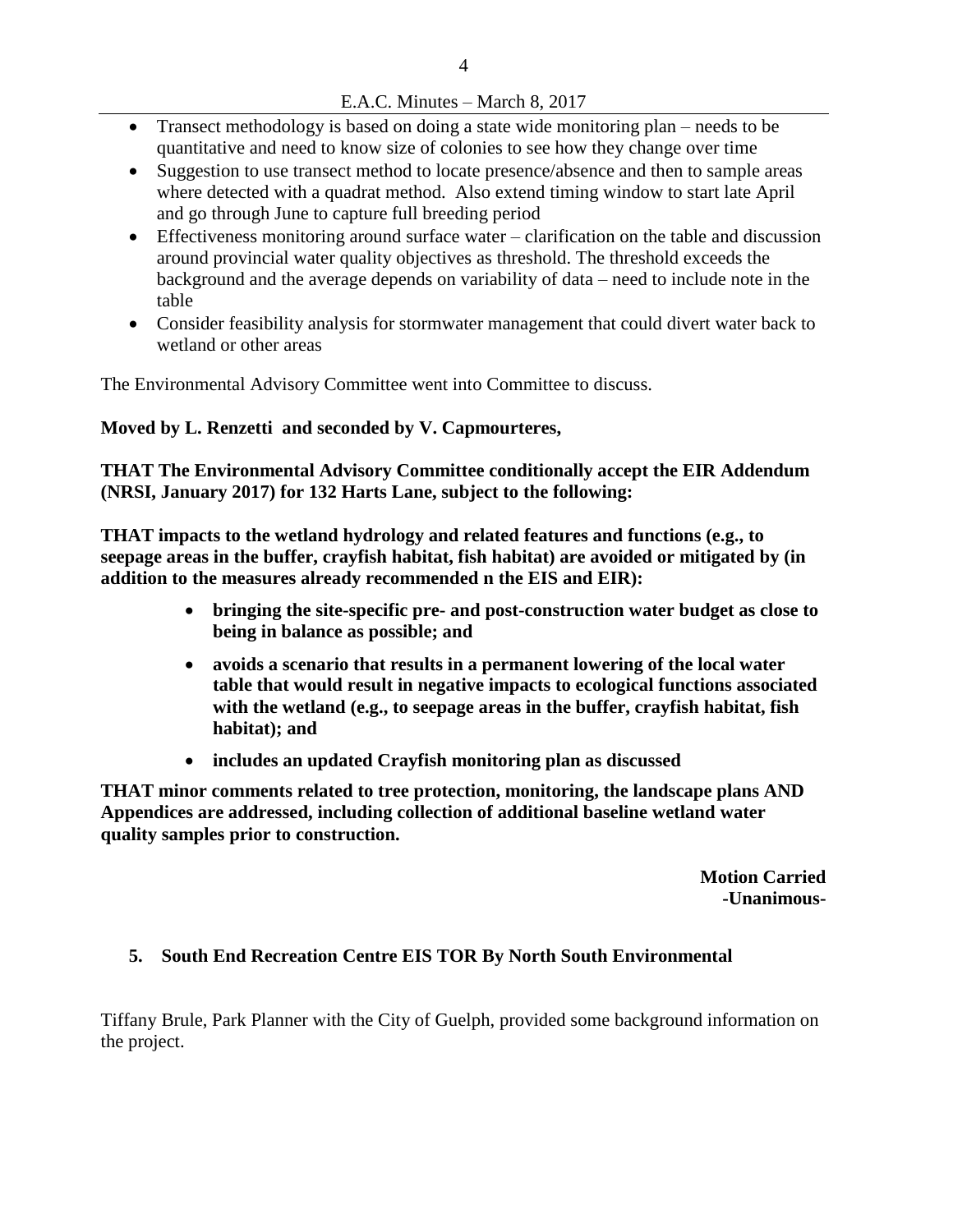- Moving forward with EIS for the lands that will contain future South End Recreation Centre
- The EIS is going forward City did feasibility study in 2014 to determine how much space they would need
- City is wanting to ensure EIS goes forward first forward first to understand environmental portion of the site
- It is anticipated that the South End Rec Centre will be similar in size to the existing West End Rec Centre
- Grants to help offset cost
- Additional parking required discussion around library in the space as well as other amenities
- Consider circulating previous feasibility study
- Within the Hanlon Creek Subwatershed
- Trying to help parks line up with field season to help get field program going

A. Nix, Environmental Planner with the City of Guelph, reviewed the staff report and was available to answer questions from the Environmental Advisory Committee.

- Clarification provided around ownership and shared arrangements for parking to reduce amount that would be needed
- Discussion around the trees and urban forest policies
- Discussion around level of expertise required for this study
- Clarification provided around the Reference in TOR to project summary report
- Stormwater management concerns, shallow water table and light pollution Clair Road development had similar concerns that may be present with this. A. Nix commented that light pollution and water issues will be addressed further into the project
- Concerns around buffers and environmental constraints
- Discussion around green options and practices TOR created for architectural purposes, still at management level but these will be taken into consideration

Project summary report:

- Suggestion to include PSW layer on mapping and a summary table of when field investigations occur and what field protocols are being used
- Discussion around raptor wintering and breeding bird surveys field studies unable to assess bird habitat on adjacent land
- Significant wildlife habitat in eco region 6 criterion schedules should also be referred to
- Discussion around Newman Pond and the ability to include in study; however, no access
- Similar to challenge with EIS for 132 Clair and the 120 adjacent lands consideration for the wetland which includes parts of the Clair- Maltby area
- No content on moraines in background review could include brief review regarding moraines from 2009 MOE state of the Paris Galt Moraine report
- Concern around terrestrial crayfish habitat need to be mindful of Hanlon Creek Subwatershed and look at potential habitat

The Environmental Advisory Committee went into Committee to discuss.

## **Moved by Ash Baron and seconded by Leila Todd,**